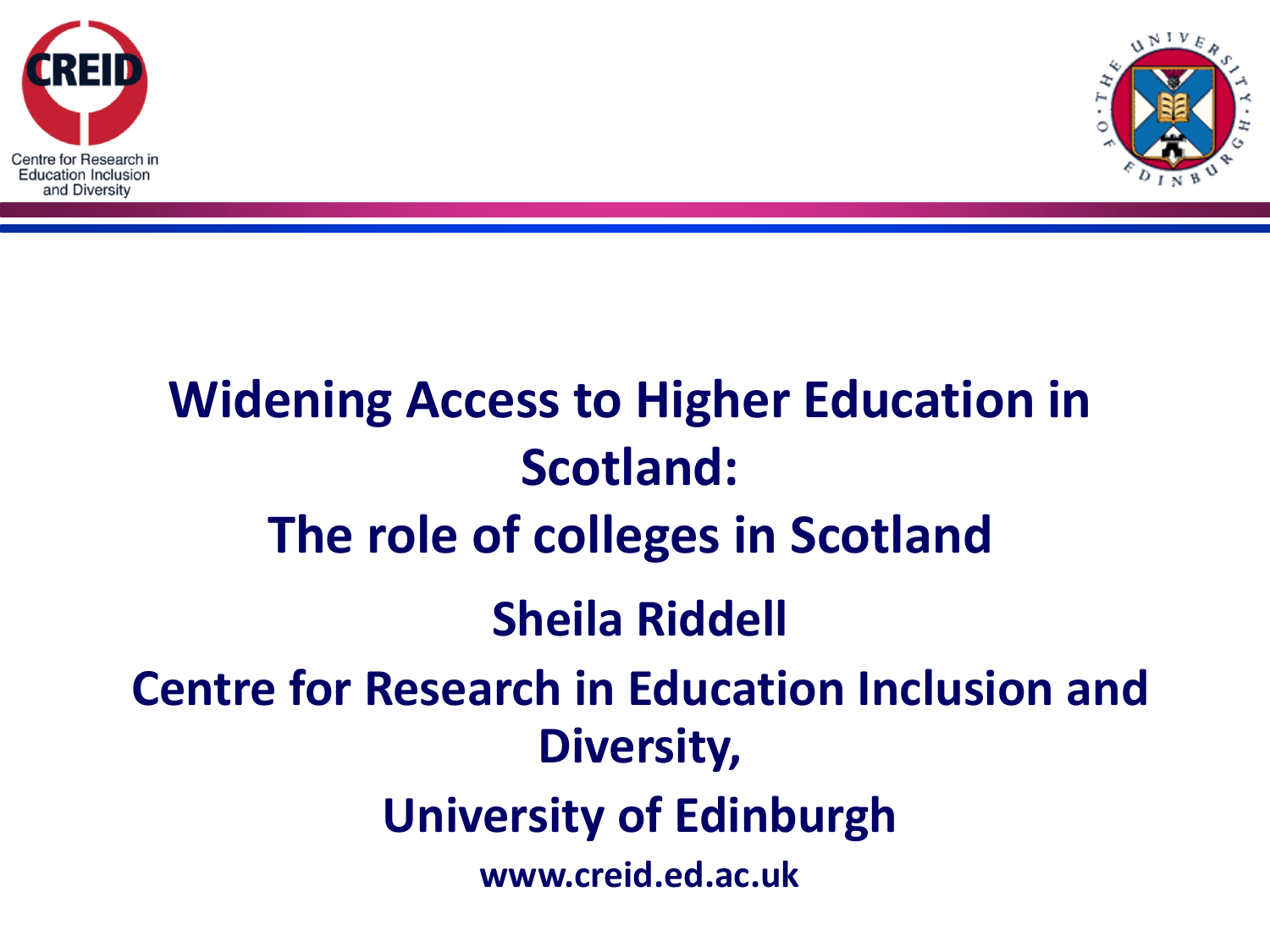

### **Scottish Government policy on widening access to higher education**



'A child born today in one of our most deprived communities should have no less a chance of entering higher education than a child born in one of our least deprived. We want every child – whatever their background – to have an equal chance of attending university'. Angela Constance, Former Cabinet Secretary for Education and Lifelong Learning.

This implies an increase in HE participation by those from less socially advantaged backgrounds – and colleges are seen as having a vital role to play.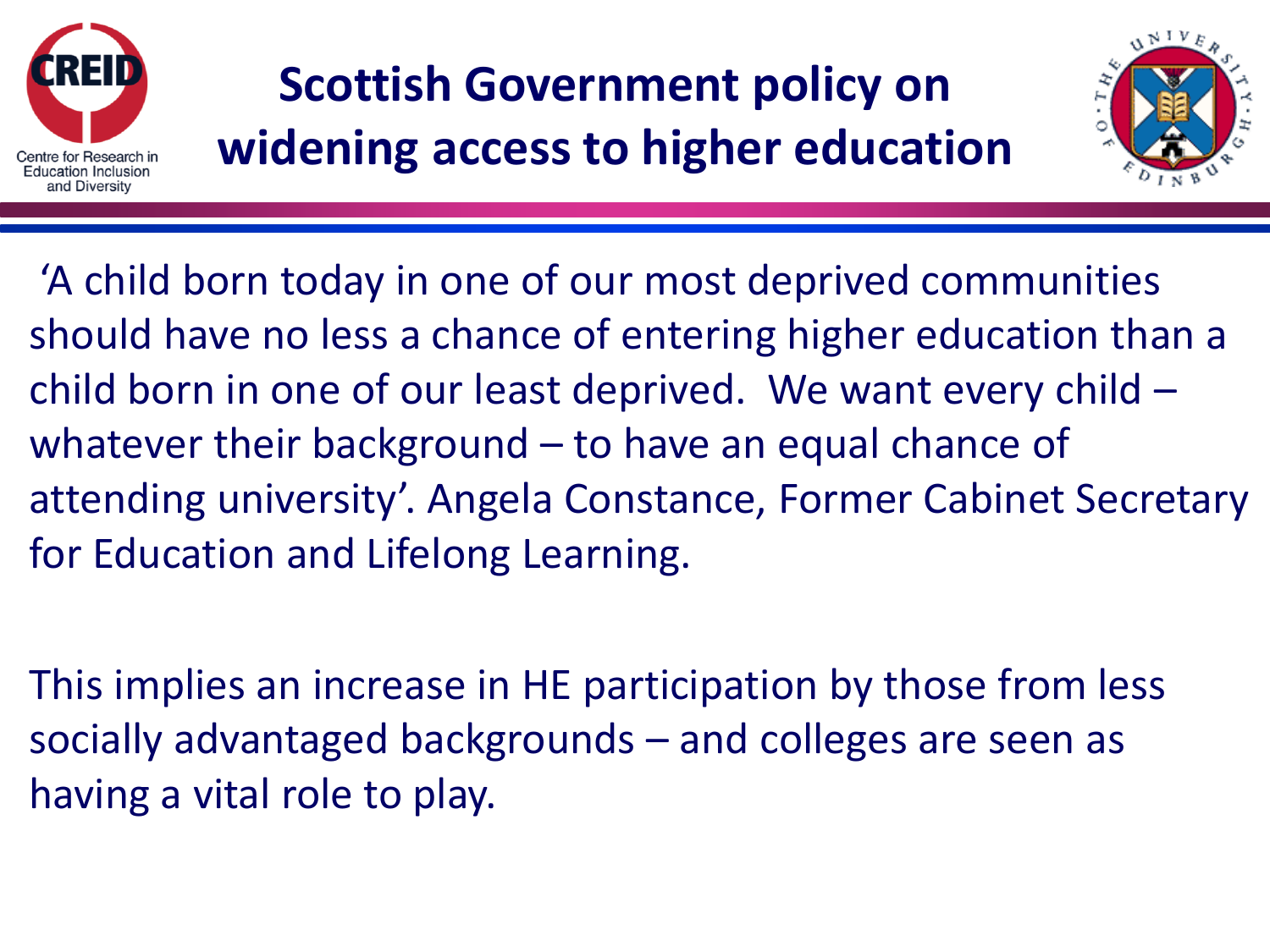



- The role of Scottish colleges in widening access to HE generally and for less advantaged groups specifically.
- Comparisons are made between Scotland and England, and between different types of institutions in Scotland, using data on Higher Education Initial Participation Rates (HEIPR) compiled by the SFC and BIS.
- This analysis is based on research funded by the Sutton Trust on Access in Scotland (Hunter Blackburn et al., 2016) http://www.suttontrust.com/wpcontent/uploads/2016/05/Access-in-Scotland\_May2016.pdf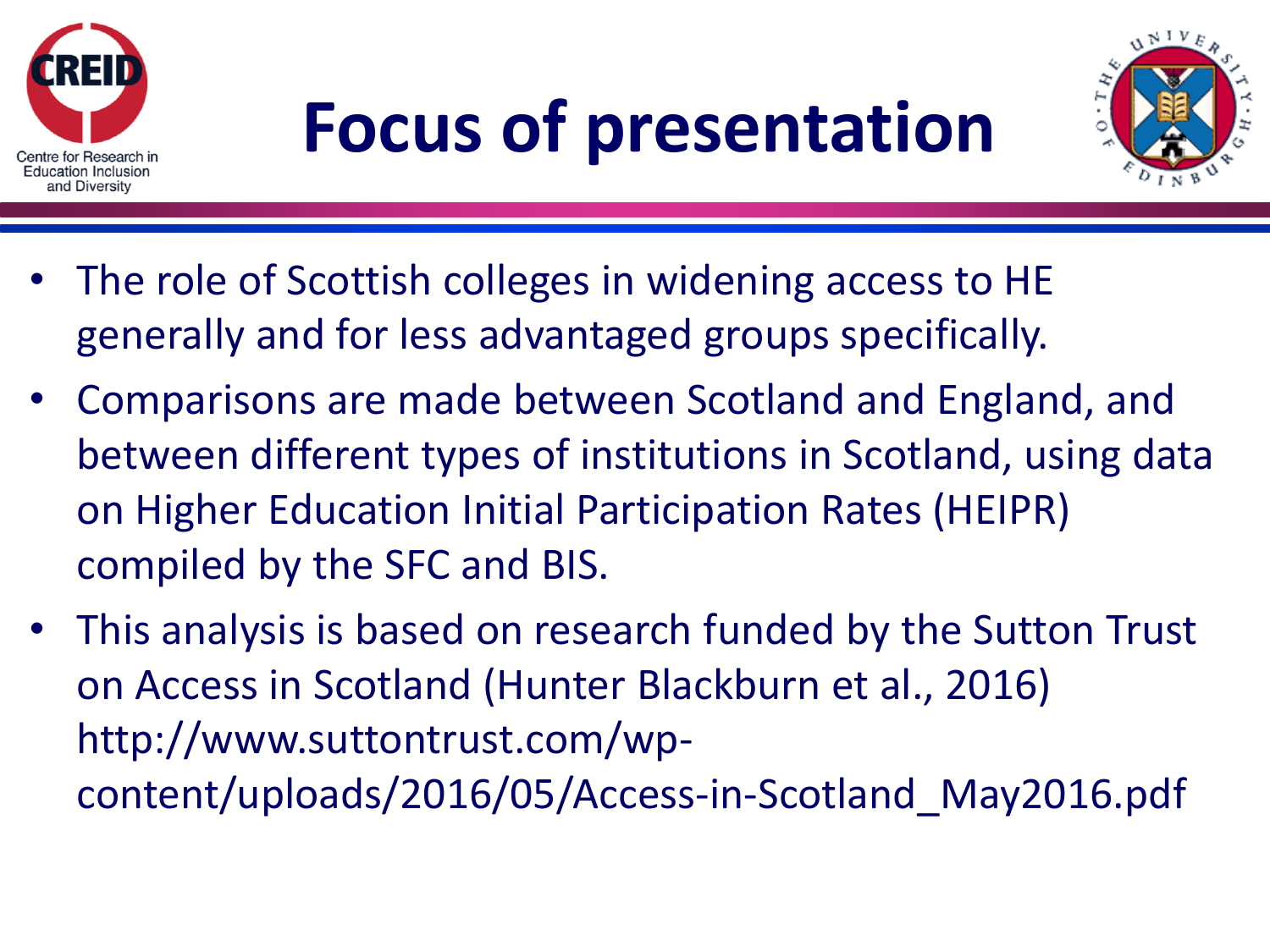



| <b>Source</b> | <b>UK government (BIS) and Scottish Government</b><br>(SFC)                                                                              |
|---------------|------------------------------------------------------------------------------------------------------------------------------------------|
| Countries     | <b>England and Scotland</b>                                                                                                              |
| Age           | Sum of the entry rate at each age up to 30<br>$(17 - 30$ in Scotland, 18 - 30 in England).                                               |
| Institution   | All providers                                                                                                                            |
| Includes      | Initial entrants on HE courses at any level. Full-time<br>and part-time, lasting at least 6 months, who attend<br>for at least 6 months. |
| Excludes      | Re-entrants, who have already been counted in<br>previous years.                                                                         |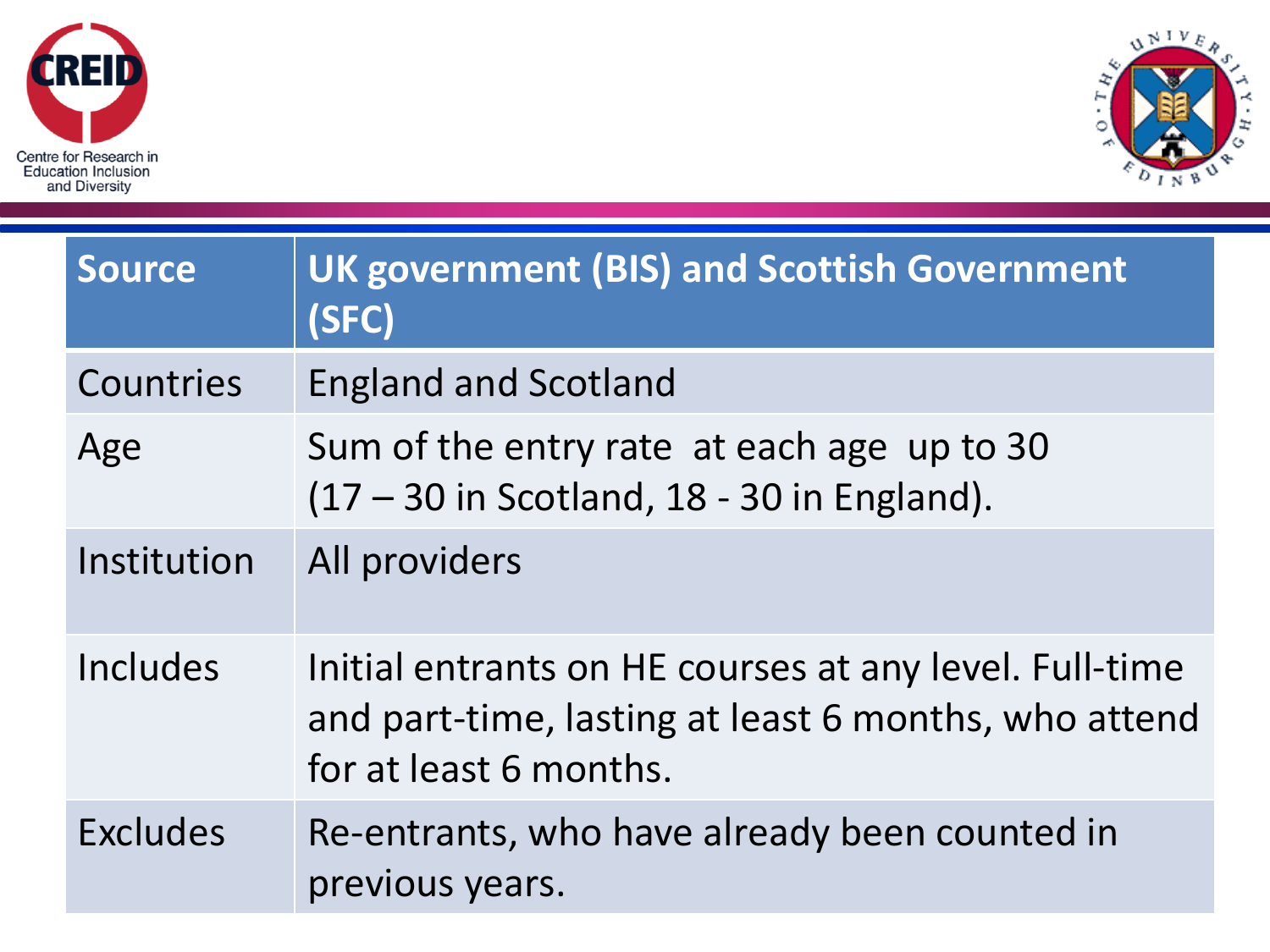



Source: BIS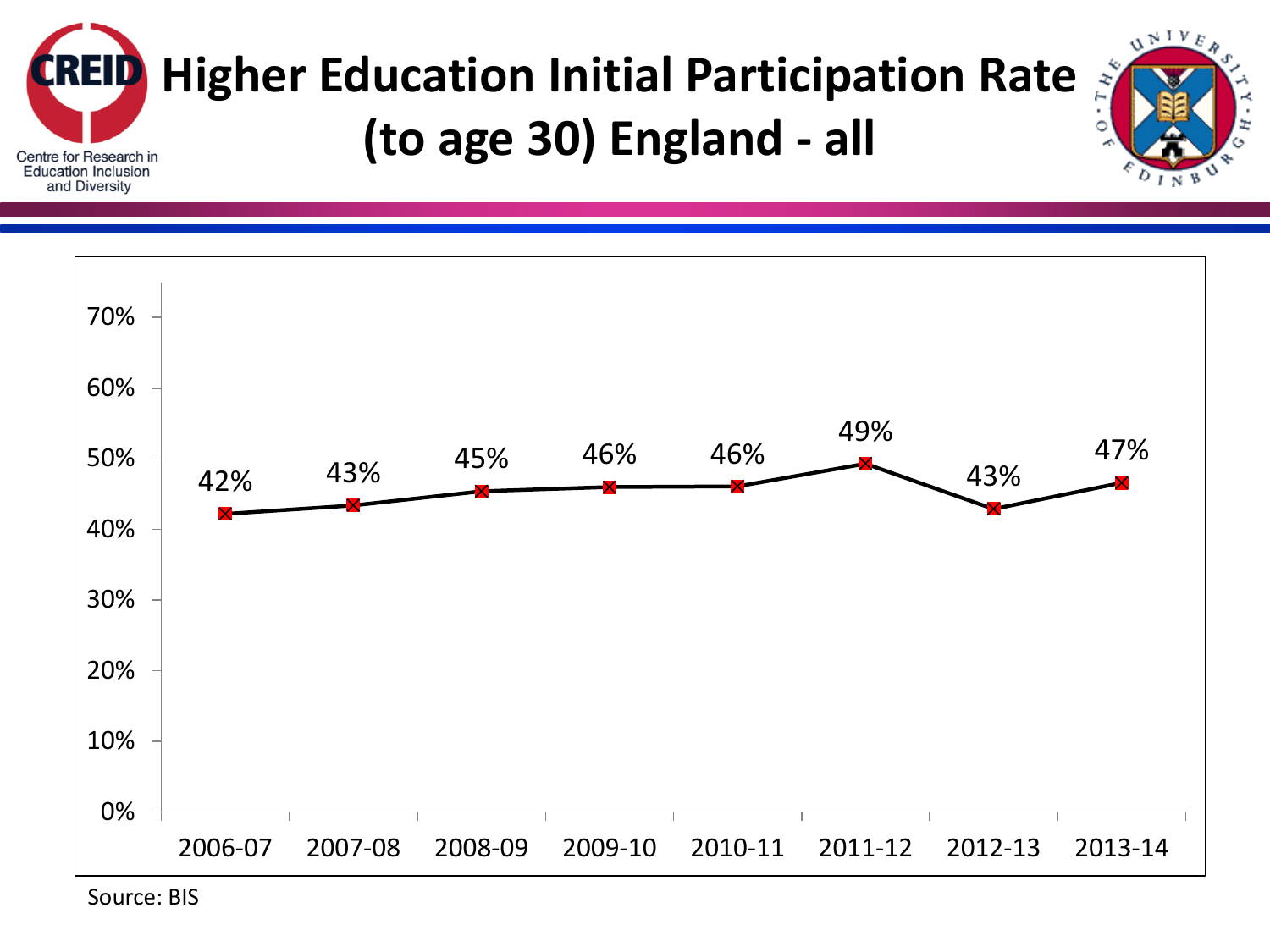

## **Higher Education Initial Participation Rate (to age 30)**



**Scotland – HEIs in Scotland; England - all**



Source: SFC, BIS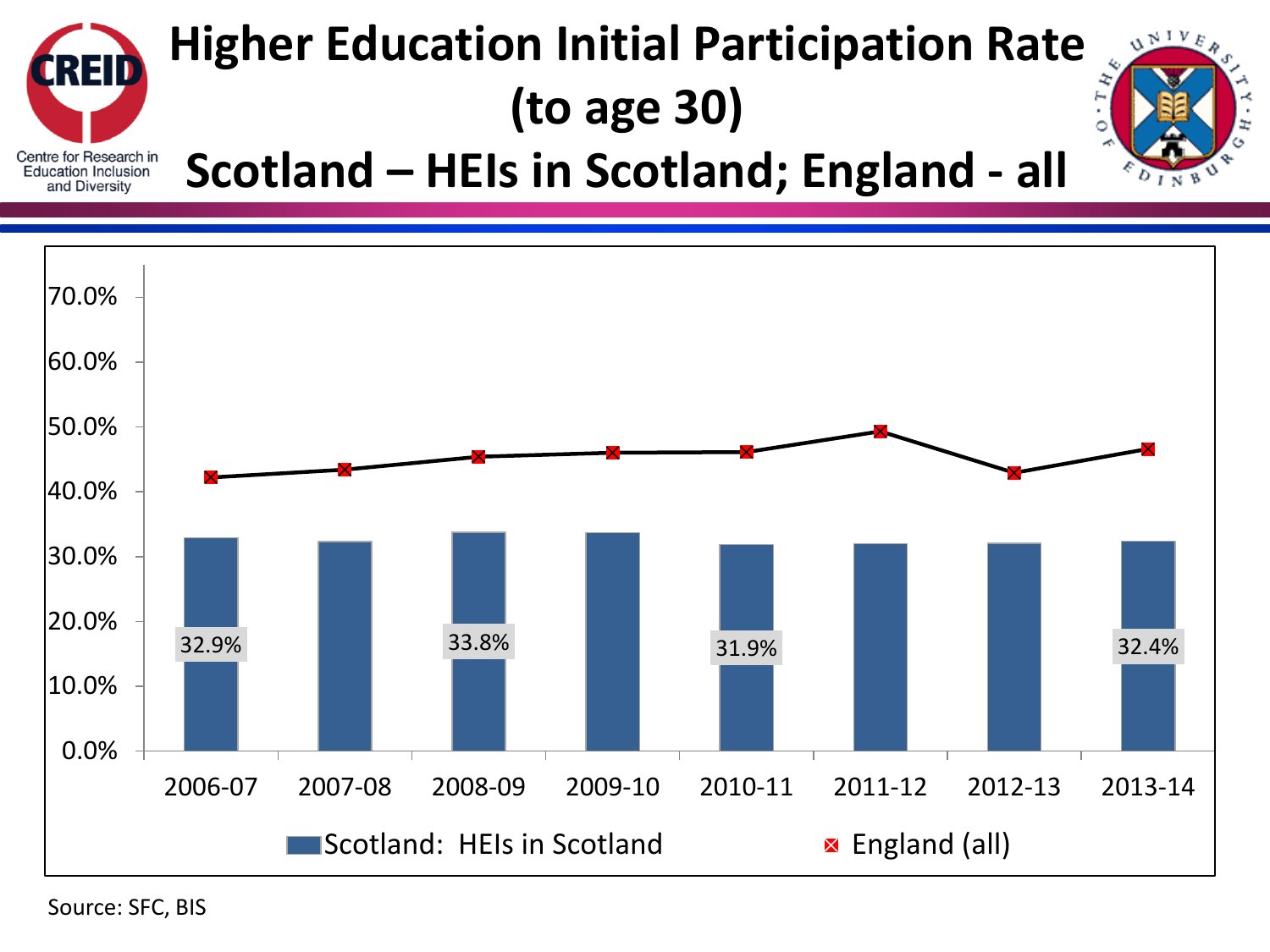



Source: SFC, BIS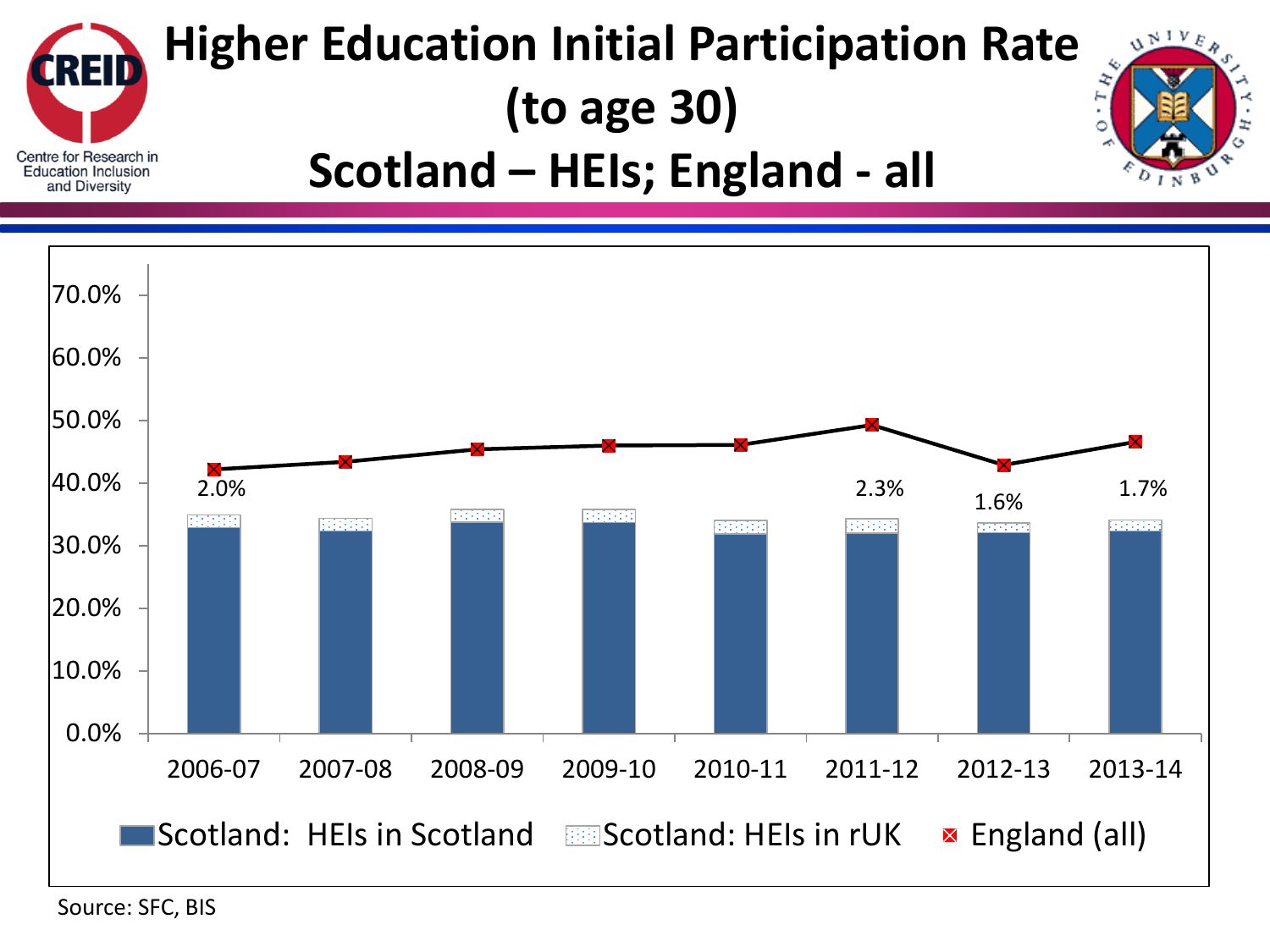#### **Higher Education Initial Participation Rate REII (to age 30)** Centre for Research in<br>Education Inclusion



**Scotland – HEIs and Colleges; England - all** and Diversity

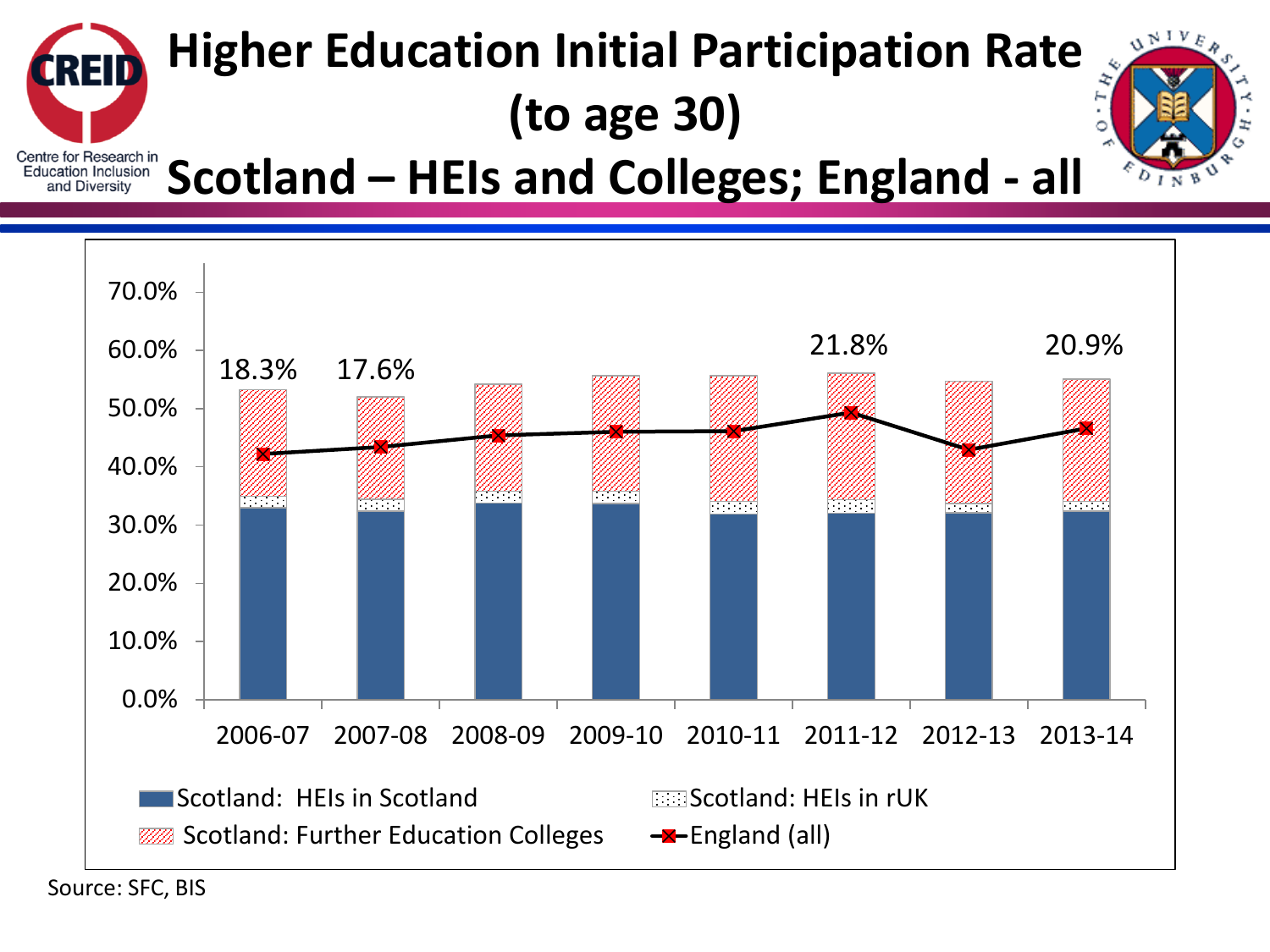

**Education Inclusion** and Diversity

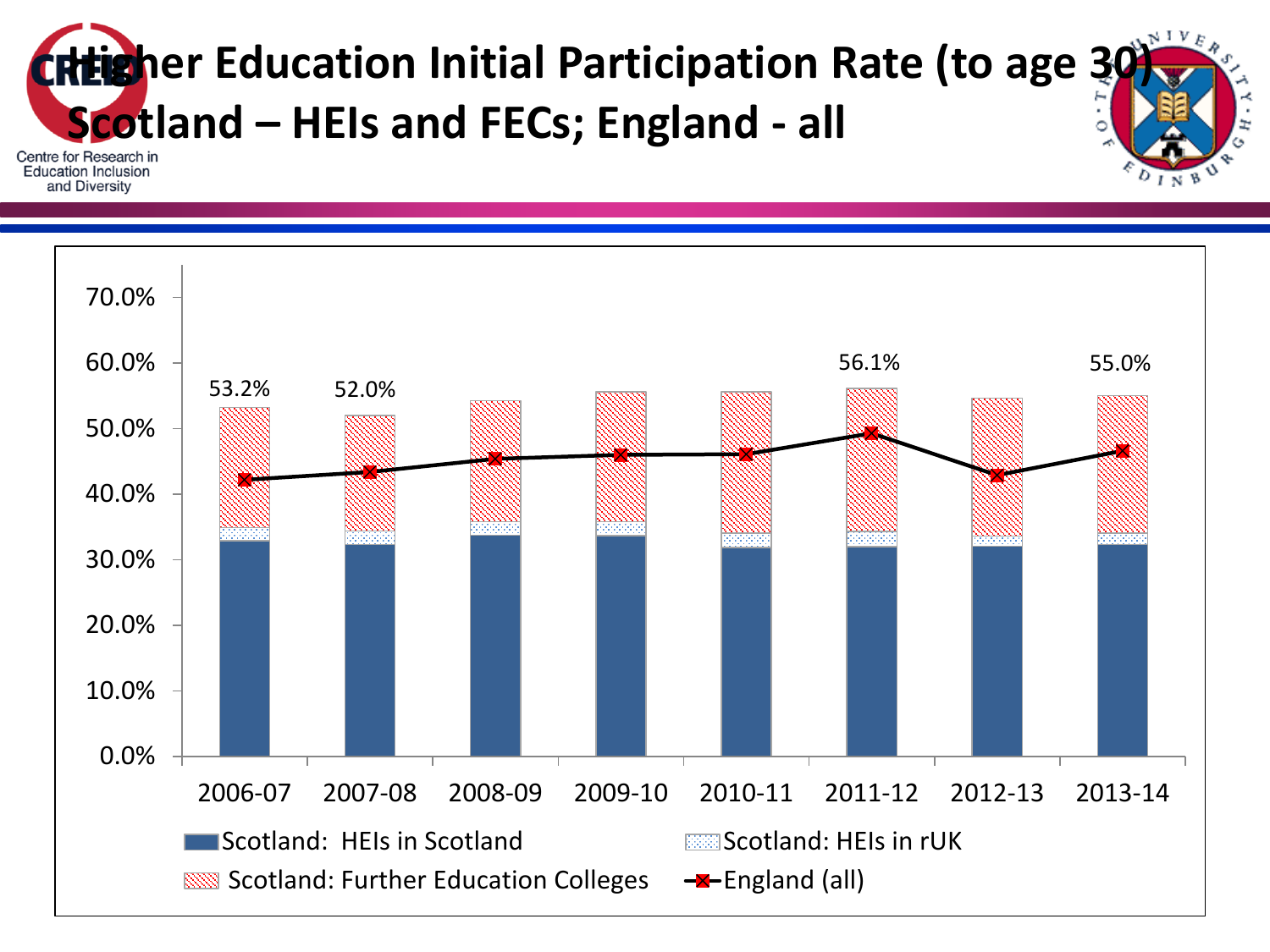

**Higher Education Initial Participation Rate (to age 30) Scotland – by most and least deprived 20%: higher education institutions**



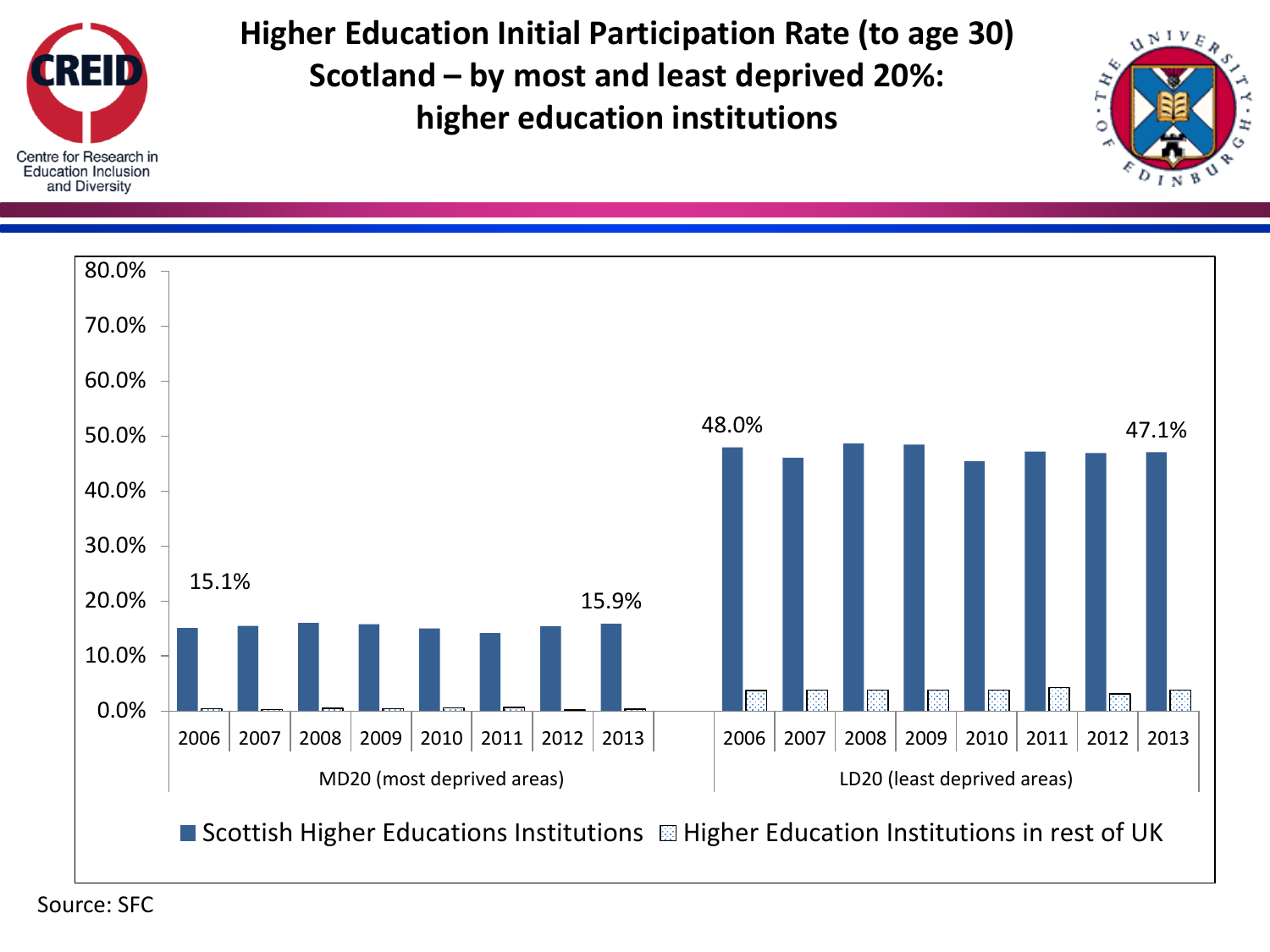

**Higher Education Initial Participation Rate (to age 30)**

**Scotland – by most and least deprived 20%:** 

 $\mathbf{u}^{NIV}$ 

**all entrance routes**



Source: SFC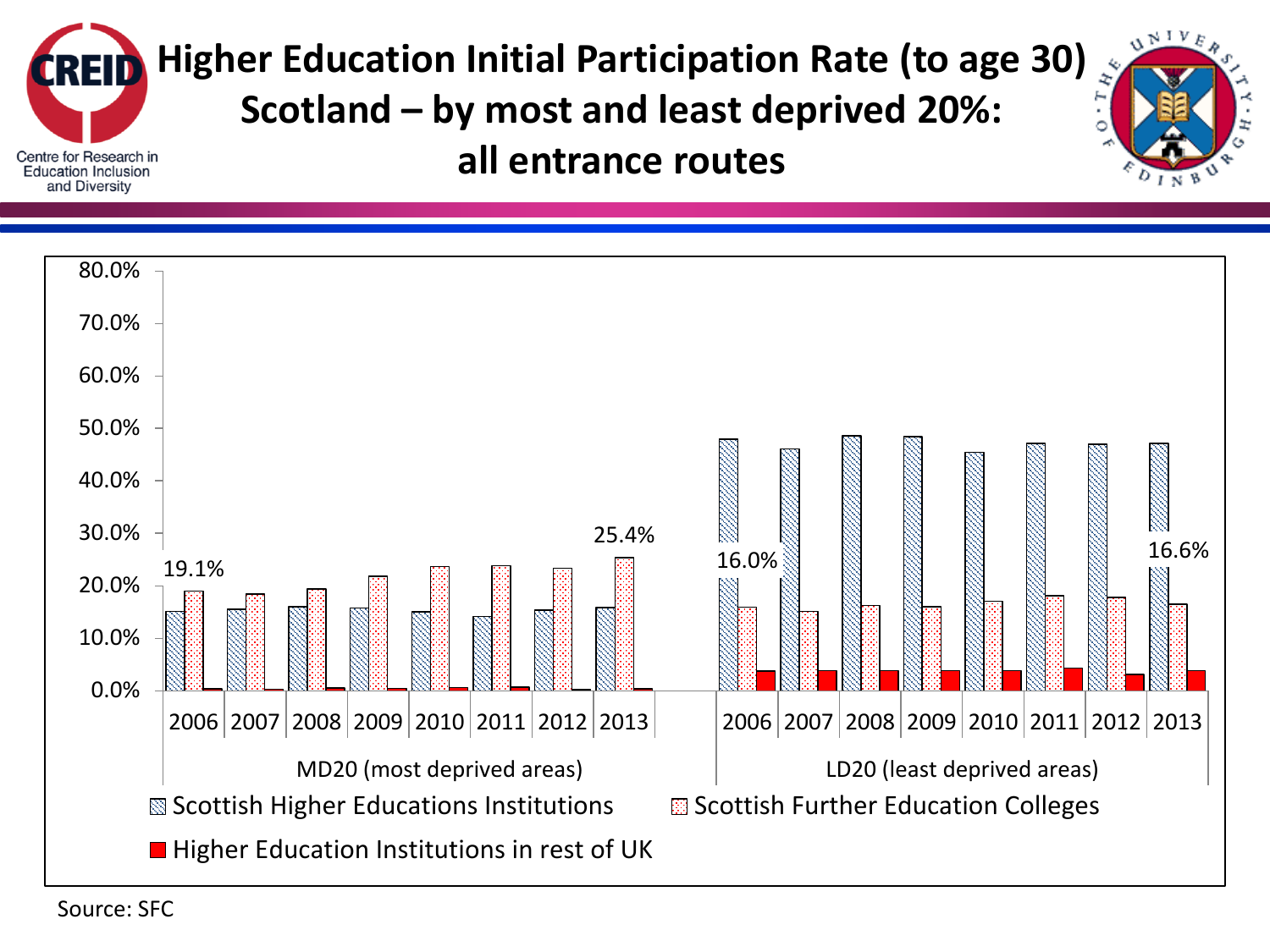

**Higher Education Initial Participation Rate (to age 30)**

**Scotland – by most and least deprived 20%:** 

 $\mathbf{u}^{NIV}$ 

**all entrance routes**



Source: SFC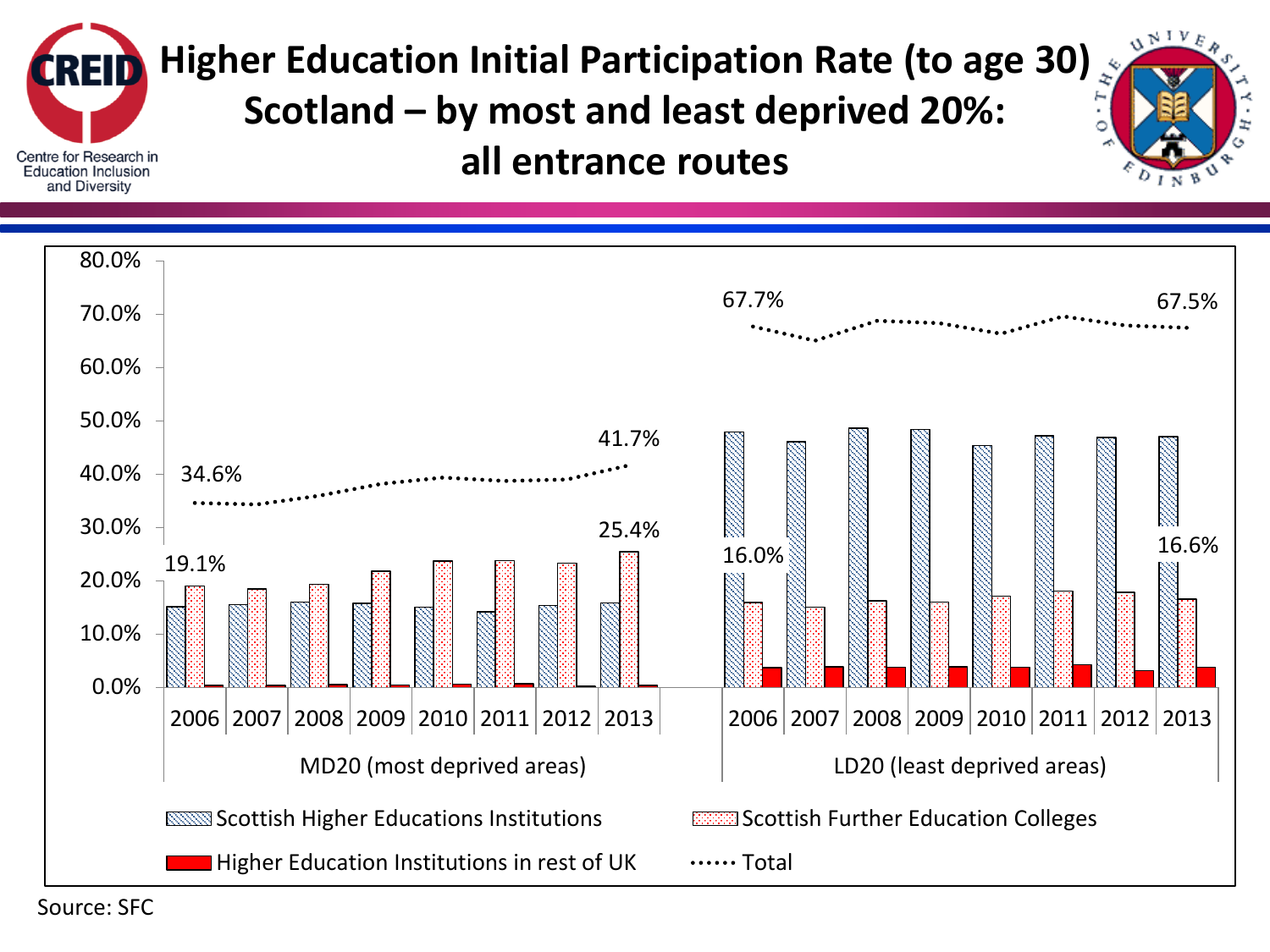

## **Entry to HE through Colleges: equivalence issues**



- **with direct entry to university**
- HN-level qualifications alone: lower earnings gains, access not enabled to the same range of occupations, particularly the professions.
- For the remainder who transfer to university:
	- o Around 50% of these will obtain no credit or only partial credit, requiring repeat years (particularly if moving onto one of the older universities), leading to higher direct and opportunity costs.
	- o For those obtaining full credit, more limited subject and institutional choice.
	- o Potential transitional challenges social/cultural/pedagogical.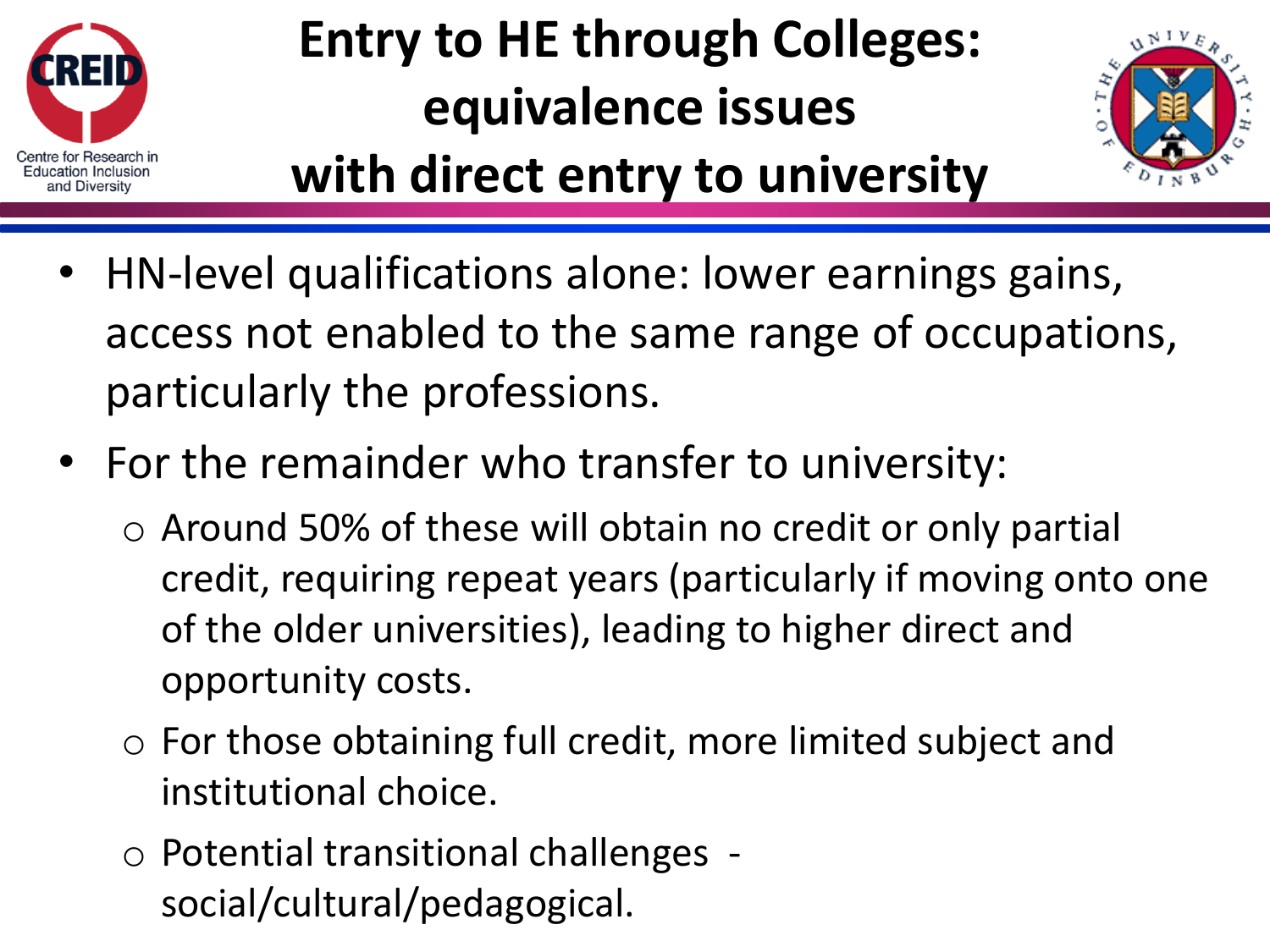

# **Implications of expanding HE in the college sector**



- HEIPR in Scotland is higher than in the rest of the UK because it includes those on HN programmes in college as well as those on degree programmes in university.
- Compared with students from most deprived backgrounds, those from least deprived backgrounds are three times as likely to go straight to university rather than college.
- 90% of the overall growth in HEIPR for the most disadvantaged in Scotland has been due to increased entry into college level higher education.
- Colleges may offer familiar environment in home communities and cheaper for government. But some issues still to be resolved.